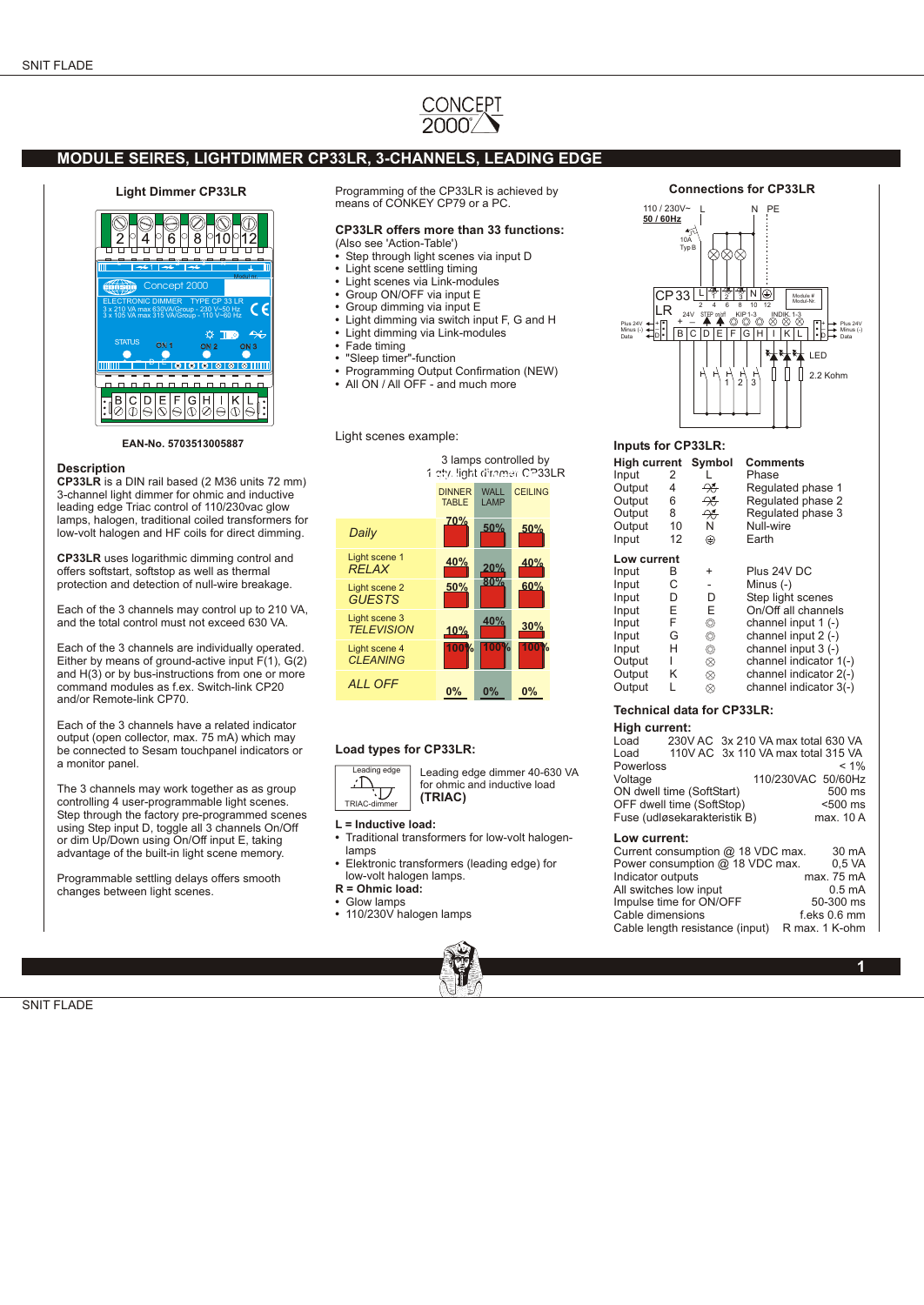# CONCEPT

## **MODULE SEIRES, LIGHTDIMMER CP33LR, 3-CHANNELS, LEADING EDGE**

## **Installation Guide**

**Input/Output specification**

Step input = low current input D On/Off input = low current input E Channel 1 input = low current input F Channel 2 input = low current input G Channel 3 input = low current input H Channel 1 indicator = low current output I Channel 2 indicator = low current output K Channel 3 indicator = low current output L Channel 1 output = high current output 4 Channel 2 output = high current output 6 Channel 3 output = high current output 8

Activation of a switch/input for less than 50 ms is concidered noise and is ignored.

Activation of a switch/input for more than 50 ms and less than 300 ms is concidered a short push. Activation of a switch/input for more than 0,3 seconds is concidered a long push. Activation of a switch/input for more than 20

seconds and less than 30 seconds is Learn Mode.

Activation of a switch/input for more than 30 seconds is concidered a defective input and is signaled.

Mount module(s) on the DIN rail(s) and connect all modules with bus-cables, which poweres the modules and allows bus-instructions to flow. Connect fused mains (110/230vac) to the module and double-check before applying power.

**CAUTION - Ensure proper cooling or ventilation as modules enter emergency mode at temperatures higher than 35º Celcius, signaled by an SOS indication on the built-in-LED's and on the indicator outputs. Hold any of the impulse-switches (F-H) for 20 seconds to bring CP33 out of emergency mode. Reduce light level to 30% or less to reduce heat while error tracking.**

Under normal conditions there is no need to keep a distance between the modules to avoid heat accumulation.

When controlling inductive loads do not exceed 90% of maximum rates. For CP33 this means 90% x 630 VA @ 230VAC = 567VA.

**NOTE** - Detecting absence of phase or null, the channel outputs will be turned off and the built-in channel indicators will flash - short blink long pause. At the return of phase or null the channel outputs will softstart.

## **Factory settings**

### **Maximum light level**

Channel output 1=95% 2=95% 3=95% **Minimum light level**: Channel output 1=5% 2=5% 3=5%

#### **Light scenes**

- 1 Channel output 1=20% 2=20% 3=20%
- 2 Channel output 1=40% 2=40% 3=40% 3 Channel output 1=60% 2=60% 3=60%
- 4 Channel output 1=80% 2=80% 3=80%

In order to re-load factory settings: Activate all 5 low current inputs and apply power to CP33. Wait 10 seconds and release inputs.

Adjusting Maximum/Minimum levels You may set a maximum level and minimum level for each channel. Example, to adjust Channel 1 you enter Channel Learn Mode using channel 1 input: Activate and hold channel 1 input for more than 20 seconds and less then 30 seconds - channel 1 indicator will start blinking and channel 1 output will blink twice

(New: Programming Output Confirmation)

Maximum: Adjust light level and turn light Off by On/Off input. Turn light On by On/Off input.

Minimum: Adjust light level and turn light Off by On/Off input. Turn light On by On/Off input. Wait 20 seconds for light to turn off automatically.

The highest of the two adjusted levels will be recognized as the maximum level. The lowest of the two adjusted levels will be recognized as the minimum level.

 *- Always keep a clearly visible difference between the two levels. Maximum and minimum levels will be ignored and cancelled if the dynamic range is too small.* 

*- Max/min Learn Mode will be skipped after 20 seconds if programming is not carried through properly.*

# **Light scene control**

CP33 controls 4 programmable light scenes. A light scene is an instruction for the C33 to simultaniously adjust the light level on all 3 channel outputs to individually predertermined settings.

Change Lightscene by activating Step input. The channel outputs can be programmed NOT to be effected when changing light scene. (ConKey programmable).

#### **Group control**

Activating the On/Off input, you control all channel outputs simultaniously. You may turn them all On or Off by a short push or adjust all light levels Up/Down by a long push.

#### **Channel light level control**

The light level of any of the 3 channel outputs may be separately adjusted. Activating the channel inputs you control the channels outputs individually. You may turn them On or Off by a short push or adjust light levels Up/Down by a long push.

#### **Lightscene ChangeSpeed**

You may adjust the speed/time it takes to change from next lightscene to the next. (ConKey programmable).

# **Storing Lightscene levels**

You may store the current light level for all assigned channels to work with the current light scene:

First you adjust the light level for the required channels.

Then you enter Lightscene Learn Mode: Activate and hold Step input for more than 20 seconds and less than 30 seconds - all assigned channel indicators will blink once and outputs will blink once.

 (New: Programming Output Confirmation). You are now back into Operation Mode.